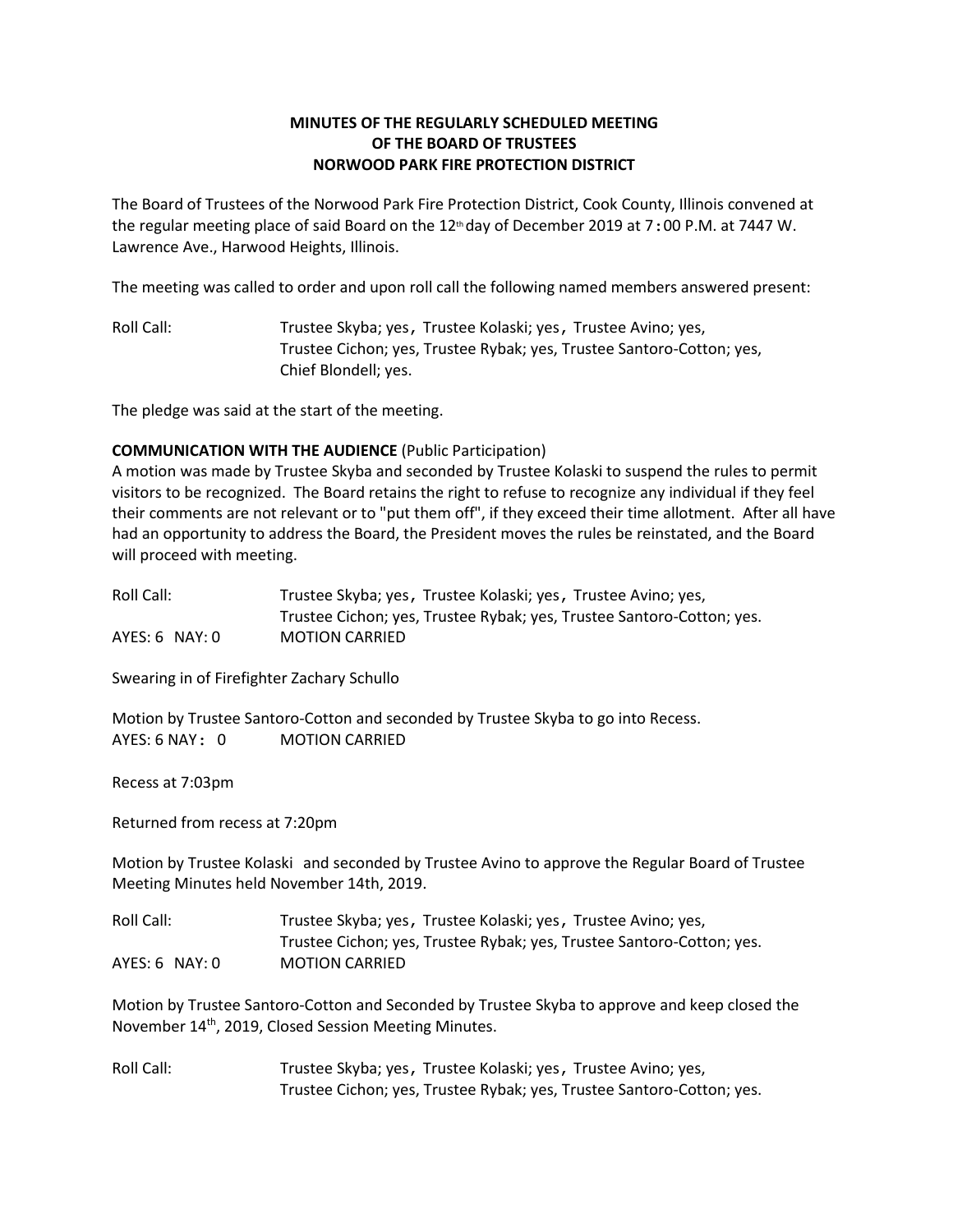#### **TREASURER'S REPORT**

Schedule of Assets (Arising from Cash Transactions) November 30, 2019

| Assets                                                   |                |
|----------------------------------------------------------|----------------|
| <b>Checking and money market accounts:</b>               |                |
| Byline Bank checking #4303503                            | 92,901.31      |
| Byline Bank money market #4303498                        | 379,092.91     |
| Byline Bank ambulance billing money market #4304492      | 119,327.21     |
| Byline Bank-Medical #1003102                             | 3,195.09       |
| Byline Bank- FSA #9990034868                             | 1,127.64       |
| Wintrust -MM #27766                                      | 281,950.81     |
| Wintrust-Checking #9771                                  | 8,632.53       |
| Wintrust-Ambulance #2671                                 | 647,968.98     |
| Wintrust- Medical #0599                                  | 2,104.68       |
| <b>Wintrust-Donation #4129</b>                           | 4,719.18       |
| Wintrust-FSA #0713                                       | 36.24          |
| Total checking and money market accounts                 | \$1,541,056.34 |
| Certificates of deposit (interest rate and maturity):    |                |
| Belmont Bank (3.00%, 02/10/21)                           | 668,862.24     |
| Belmont Bank (2.30% 08/05/20)                            | 133,987.96     |
| Belmont Bank (2.50% 05/23/20)                            | 450,382.12     |
| Belmont Bank (3.00% 01/21/21)                            | 556,884.65     |
| Belmont Bank (2.50% 01/19/21)                            | 393,135.44     |
| Total certificates of deposit                            | \$2,207,252.41 |
| Total checking, money market and certificates of deposit | \$3,748,308.75 |

Chief Blondell explained that we had about \$50,000 in additional expenditures. We have enough liquid money until property taxes begin to be received.

Trustee Kolaski asked about the Home Depot bill. Chief explained that the expenses are part of the approved \$10,000 for the bathrooms/female locker room remodel.

| Roll Call:       | Trustee Skyba; yes, Trustee Kolaski; yes, Trustee Avino; yes,         |
|------------------|-----------------------------------------------------------------------|
|                  | Trustee Cichon; yes, Trustee Rybak; yes, Trustee Santoro-Cotton; yes. |
| $AYES: 6$ NAY: 0 | <b>MOTION CARRIED</b>                                                 |

## **Chiefs' Report:**

Chief stated that all Trustees have received a written report.

The umbrella policy will have to wait to be increased until after the next budget.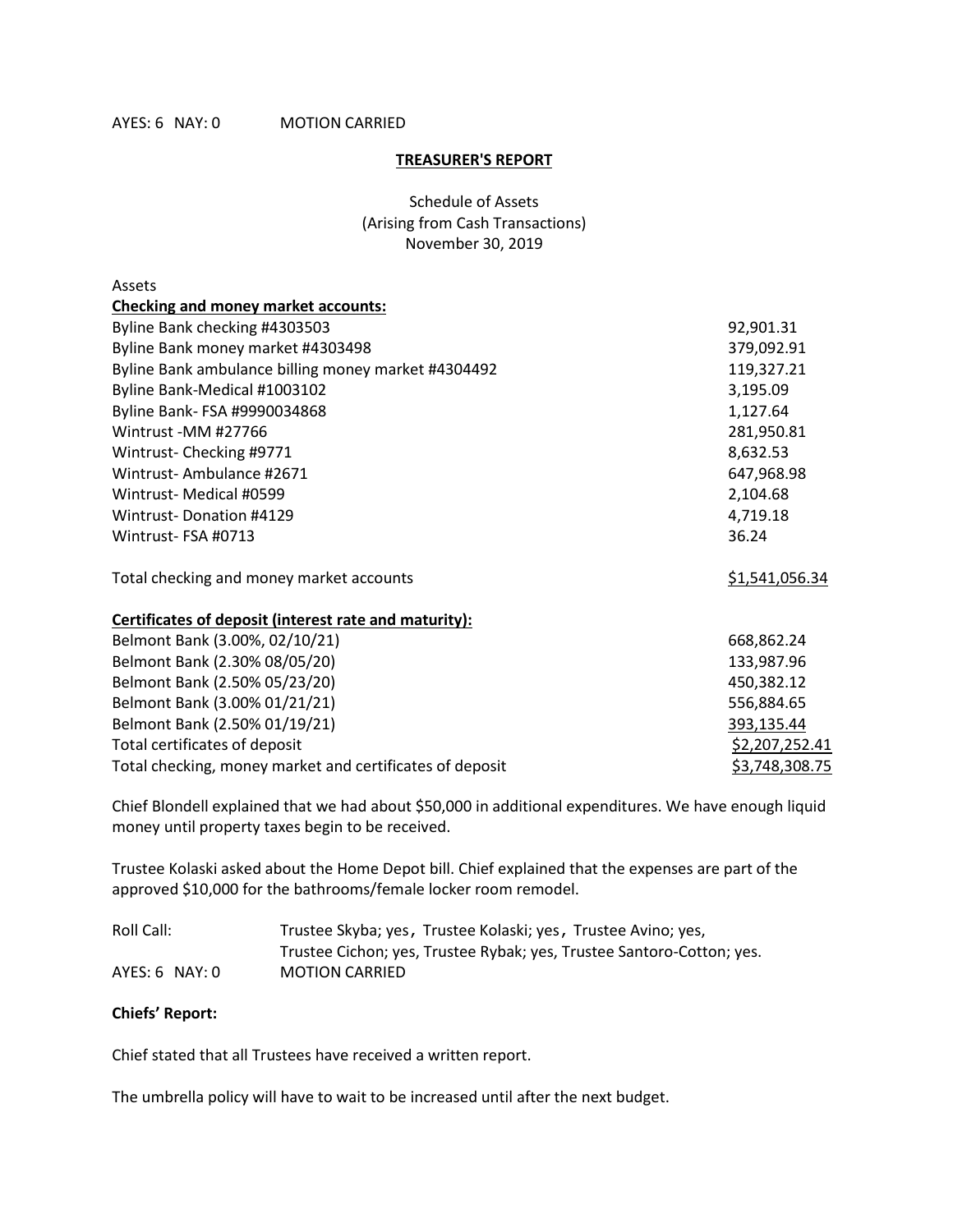At tonight's meeting, we need to decide the meeting dates and time for 2020 so they can be published in the paper.

We may need a Special Meeting to approve the audit. Chief will let the Board know.

The Mayors of both towns were invited over for lunch. It was very nice, no politics, just eating lunch with the firefighters and paramedics and talking.

The IGAs are on the agenda for both towns. This is the first phase for the District to approve them, once that happens, they will go to each Village for Board approval.

On December  $16<sup>th</sup>$  there will be a Commissioners' Meeting. We should know by then if we have a new hire or if we will need to expedite the testing process to create an eligibility list.

The Christmas party was a great success, next year we have some other plans.

Trustee Kolaski as about the inspections report and how the start and finish time is just 8 seconds apart. Chief explained that the wireless network on the iPad has had some issues and that this is not the actual time frame of what the Fire Marshal is in the store.

Chief explained that there have been some places that we have been having issues with and Fire Marshal Leigh Unger is doing a great job. If anyone is interested, Leigh would be happy to have you shadow him.

Chief explained that the MM that needs to go on the Harwood Heights Water Tower has had the review completed and it is now in Harwood Heights' hands.

Motion by Trustee Avino seconded by Trustee Santoro-Cotton to approve the Chief's report for November 2019.

AYES: 6 NAY: 0 MOTION CARRIED

**President's Report:** Trustee Cichon stated that he is excited with what is going on in the District and for Chief Blondell to keep doing what you are doing. Wishes everyone a Happy Holiday!

## **Committee Reports:**

Finance Committee- Nothing to report.

Building and Equipment Committee- Trustee Rybak stated that we are getting close to the end of the \$10,000 that was approved for the remodel. We will have to have another meeting in the near future. Trustee Cichon states that they need to meet for the new year and figure out the projects for 2020.

Chief explained that there was an Officers Meeting and generator maintenance was discussed. Lt. Curran is looking at places and the possibility of our firefighters being able to do the maintenance.

Cmdr. Koy is working on Grants. Chief will also be meeting with a grant writer in January.

Truck 104 is becoming very costly and we may have to look at changing our response with it.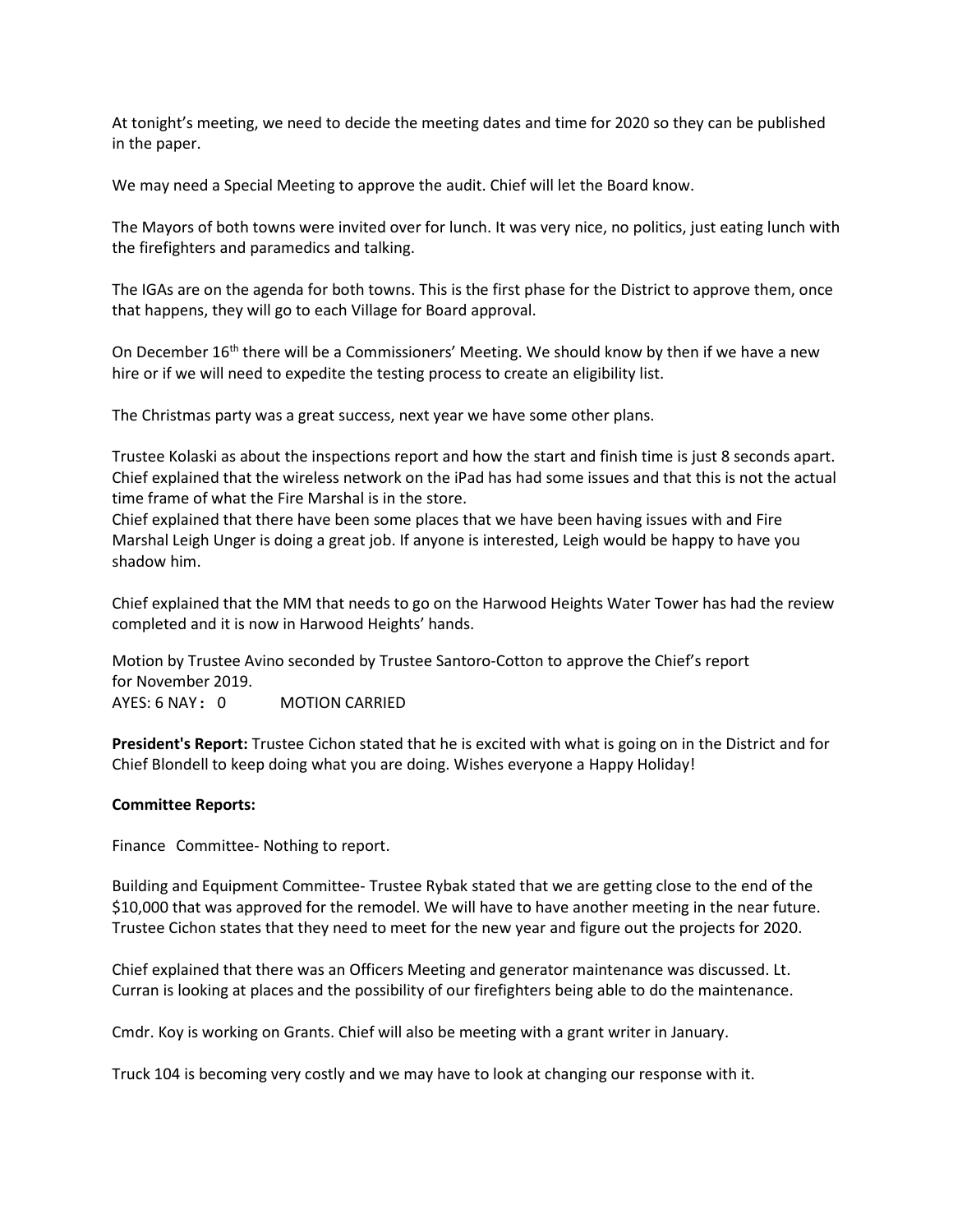A meeting will be scheduled soon.

Policy & Strategic Planning Committee- Trustee Kolaski stated there is nothing to report, will have a meeting next month.

Community Relations Committee-Trustee Avino stated there is nothing to report, will have a meeting soon.

## **Old Business:**

None

#### **New Business**

Motion by Trustee Avino and seconded by Trustee Santoro-Cotton to adopt and approve Ordinance #19- 7, an Ordinance adopting a Fire Prevention Code Prescribing Regulations Governing Conditions Hazardous to Life and Property from Fire or Explosions and Establishing a Bureau of Fire Prevention and Providing Officers Therefore and Defining their Powers and Duties. (Correction to typo- Section 503.7 to read 80 feet).

| Roll Call:         | Trustee Skyba; yes, Trustee Kolaski; yes, Trustee Avino; yes,         |
|--------------------|-----------------------------------------------------------------------|
|                    | Trustee Cichon; yes, Trustee Rybak; yes, Trustee Santoro-Cotton; yes. |
| $AYES: 6$ $NAY: 0$ | <b>MOTION CARRIED</b>                                                 |

Motion by Trustee Skyba and seconded by Trustee Rybak to approve the Intergovernmental Fire Code Agreement between the Village of Harwood Heights and the Norwood Park Fire Protection District.

| Roll Call:         | Trustee Skyba; yes, Trustee Kolaski; yes, Trustee Avino; yes,         |
|--------------------|-----------------------------------------------------------------------|
|                    | Trustee Cichon; yes, Trustee Rybak; yes, Trustee Santoro-Cotton; yes. |
| $AYES: 6$ $NAY: 0$ | <b>MOTION CARRIED</b>                                                 |

Motion by Trustee Avino and seconded by Trustee Kolaski to approve the Intergovernmental Fire Code Agreement between the Village of Norridge and the Norwood Park Fire Protection District.

| Roll Call:     | Trustee Skyba; yes, Trustee Kolaski; yes, Trustee Avino; yes,         |
|----------------|-----------------------------------------------------------------------|
|                | Trustee Cichon; yes, Trustee Rybak; yes, Trustee Santoro-Cotton; yes. |
| AYES: 6 NAY: 0 | <b>MOTION CARRIED</b>                                                 |

Motion by Trustee Skyba and seconded by Trustee Santoro-Cotton to approve the Norwood Park Fire Protection District Board of Trustee meeting dates for 2020. Meetings will be the second Monday of the month, except for October, which will be the on October 19<sup>th</sup>. Meetings will be called to order at 6:30pm.

| Roll Call:       | Trustee Skyba; yes, Trustee Kolaski; yes, Trustee Avino; yes,         |
|------------------|-----------------------------------------------------------------------|
|                  | Trustee Cichon; yes, Trustee Rybak; yes, Trustee Santoro-Cotton; yes. |
| $AYES: 6$ NAY: 0 | <b>MOTION CARRIED</b>                                                 |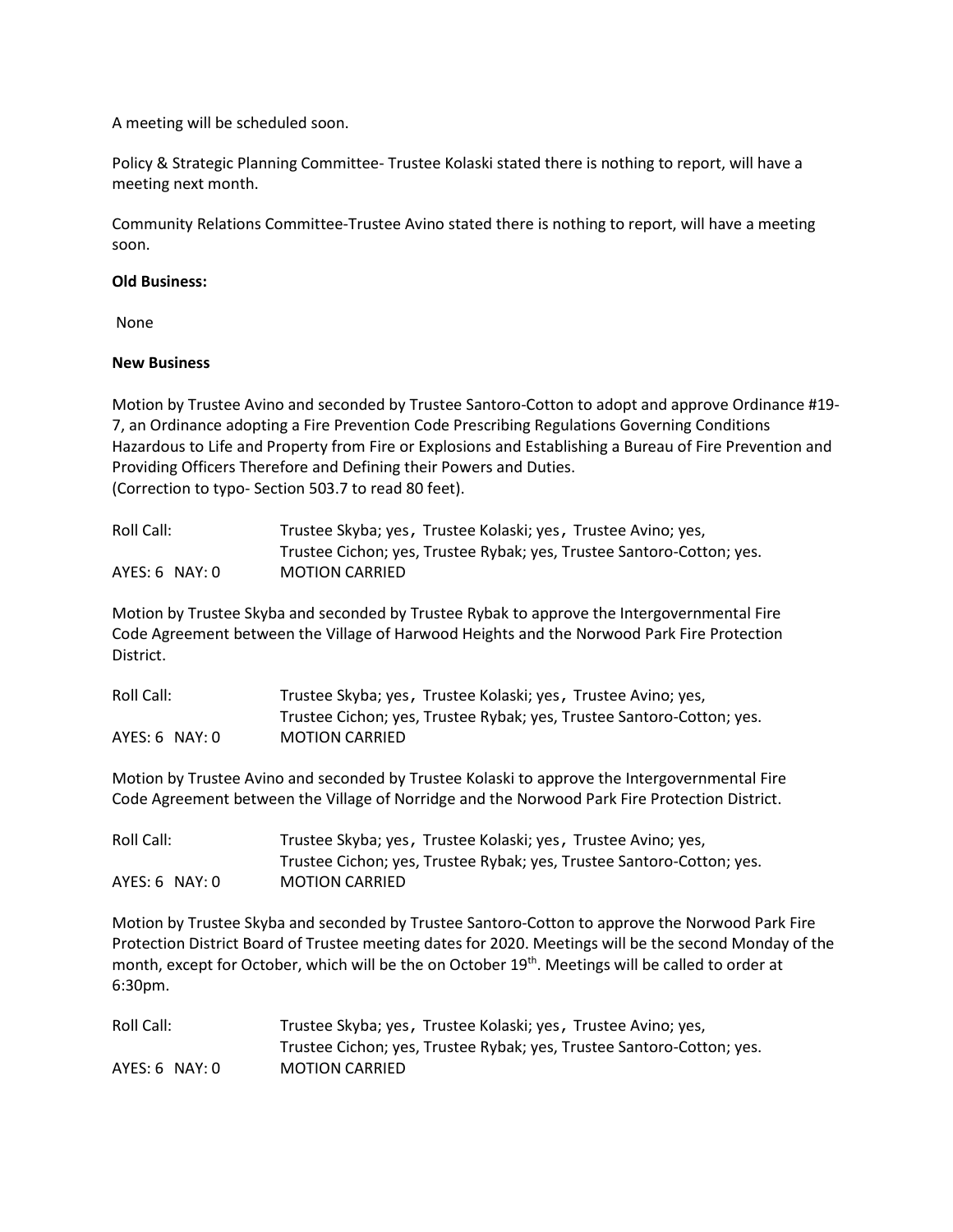Motion by Trustee Skyba and seconded by Trustee Santoro-Cotton to approve the Liability Insurance renewal with Corkill Insurance, effective January 1, 2020 through January 1, 2021, at an annual cost of \$39,979.00.

| Roll Call:         | Trustee Skyba; yes, Trustee Kolaski; yes, Trustee Avino; yes,         |
|--------------------|-----------------------------------------------------------------------|
|                    | Trustee Cichon; yes, Trustee Rybak; yes, Trustee Santoro-Cotton; yes. |
| $AYES: 6$ $NAY: 0$ | <b>MOTION CARRIED</b>                                                 |

Motion to appoint Freedom of Information Officers was tabled until after Closed Session.

Motion by Trustee Rybak and seconded by Trustee Skyba to approve the payment of \$2,778.95 to Broadview Fire Department for Firefighter Candidate Schullo's fire gear.

| Roll Call:     | Trustee Skyba; yes, Trustee Kolaski; yes, Trustee Avino; yes,         |
|----------------|-----------------------------------------------------------------------|
|                | Trustee Cichon; yes, Trustee Rybak; yes, Trustee Santoro-Cotton; yes. |
| AYES: 6 NAY: 0 | <b>MOTION CARRIED</b>                                                 |

#### Consent Agenda:

Motion by Trustee Rybak and seconded by Trustee Avino to approve the consent agenda and ratify the following purchases:

-Minutes of the Building and Equipment Committee dated 11-14-19.

**-ROC's Plumbing-** in the amount of \$1,225.00 for lg bathroom & shower floor drain back up. **-Chase Card Serive**.- in the amount of \$1,987.38 for speakers, stands, Triton classes for D/C Erlewein, training videos from Fire Engineering.

**-Emergency Vehicle Services (EVS)**- in the amount of \$16,503.61 for #104 repairs: hydraulic lines, transmissions, power steering, fluids, filters.

**-INSPE Associates**- in the amount of \$2,340.00 for No. Number 2831 Re: medical evaluation. Chief explained the EVS charges.

| Roll Call:       | Trustee Skyba; yes, Trustee Kolaski; yes, Trustee Avino; yes,         |
|------------------|-----------------------------------------------------------------------|
|                  | Trustee Cichon; yes, Trustee Rybak; yes, Trustee Santoro-Cotton; yes. |
| $AYES: 6$ NAY: 0 | <b>MOTION CARRIED</b>                                                 |

Motion by Trustee Rybak and seconded by Trustee Avino to go into Closed Session Pursuant to Section (2)(c)(1) of the Open Meetings Act (to discuss the appointment, employment, compensation, discipline, performance or dismissal of specific employees of the public body); and/or section (2)(c)(11) of the Act (pending, probable or imminent litigation; and/or section 5 ILCS 120/2(c)(3) Selection of a person to fill a public office.

| Roll Call:       | Trustee Skyba; yes, Trustee Kolaski; yes, Trustee Avino; yes,         |
|------------------|-----------------------------------------------------------------------|
|                  | Trustee Cichon; yes, Trustee Rybak; yes, Trustee Santoro-Cotton; yes. |
| $AYES: 6$ NAY: 0 | <b>MOTION CARRIED</b>                                                 |

Went into Closed Session at 7:55pm.

Returned from Closed Session at 9:31pm, no decisions made, no votes taken.